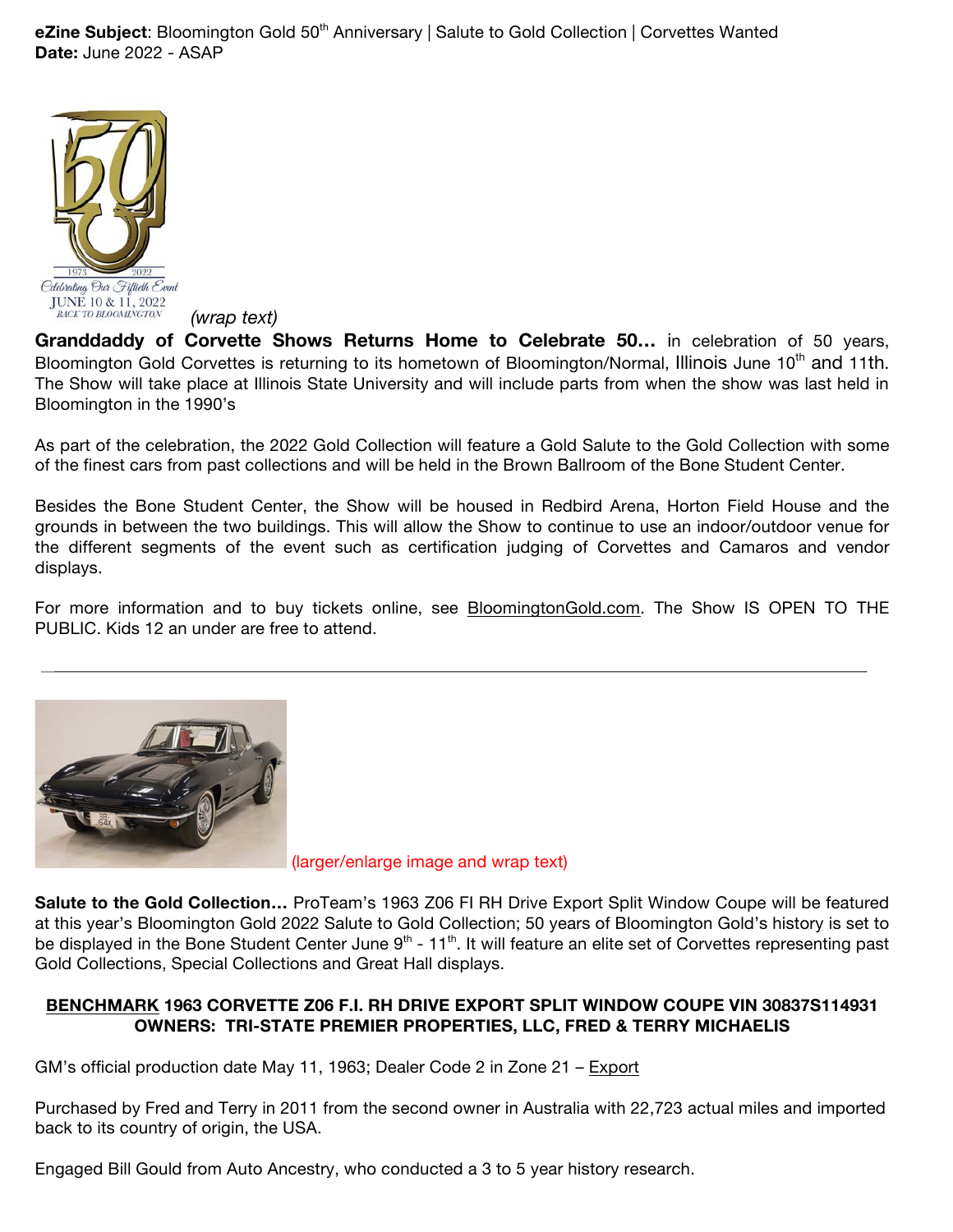This is an incredible time capsule Survivor that is a very original unmolested car that has been shown or displayed at the following shows:

- Bloomington Gold Benchmark certified in 2013
- Bloomington Gold certified in 2013
- Bloomington Survivor certified in 2013
- Amelia Island Concours d'Elegance in 2013
- Ault Park Concours d'Elegance in 2013
- Concours d'Elegance of America in 2013
- Chip's Choice display at Corvettes of Carlisle in 2013
- Best of Show of the First Corvette Car Club of Australia Convention in 1980
- Rumored displayed at the Sydney and Melbourne Motor Shows in 1963 1964
- Awarded the CCAS/Grenning Affirmation certificate as to legitimacy and originality of the engine.

Benchmark is, by definition, the most important distinction on the entire Corvette judging regime, one awarded to fewer than fifteen 1963 Corvettes.

The Z06 is a very rare 1963 only option of which only 199 out of 21,513 1963 Corvettes were produced.

This right-hand drive Export 1963 Corvette may well be one-of-one and is very unassuming unless you look in the cockpit (interior).

The owners of this extremely oddball Corvette feel equally honored, humbled, and blessed to be invited to the 50<sup>th</sup> Anniversary Bloomington Gold Collection in 2022.

We thank Bill Locke, Guy Larsen and the Bloomington Gold team of employees and volunteers that help make Bloomington Gold the "Granddaddy of Corvette Shows!" This Corvette is special. To find out more, click here.

For more information and a return to Normal (ILL) in Bloomington, click here or call 309-888-4477 or email info@bloomingtongold.com





**[wrap text]**

**Corvette Collections Wanted!...** 1953-1972. Any condition but must at least roll.

## In particular we need:

- A) 1957 cascade green 270hp or fuelie in show condition.
- B) 1963 split window coupes for a client putting together a collection on every color produced.
- C) 1967 327-350hp factory air coupe with good colors and awards for a good customer.
- D) 1967 original motor 435hp coupe or convertible.
- E) 1978 Indy pace car with low miles and a L82 4-speed.

Avoid auction fees and transportation. Email: terry@proteamcorvette.com NCRS #136 \*\*47-YR\*\* Corvette For Sale Form at: CorvettesWanted.com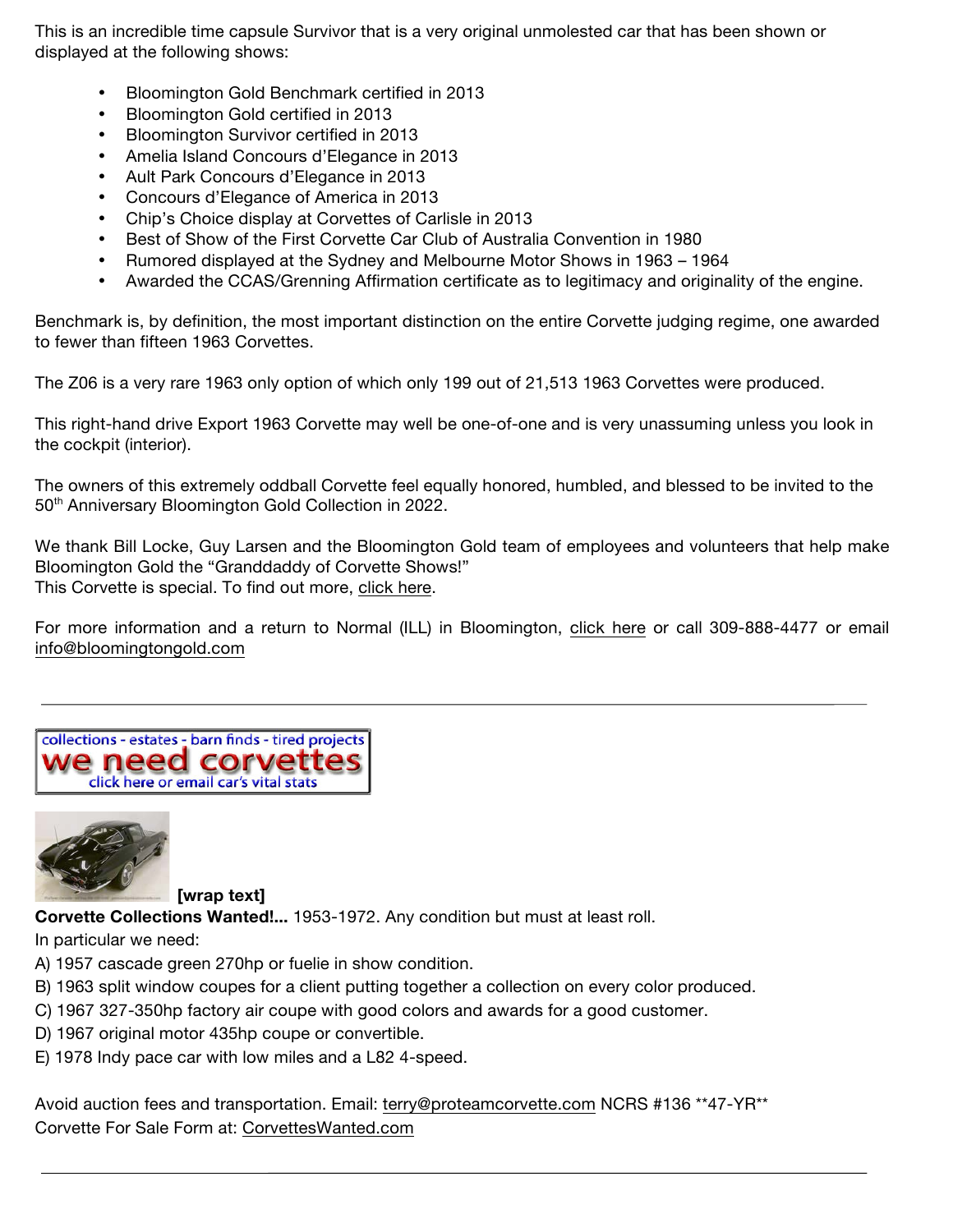

[wrap text]

**EyesOn Design 35th Annual Celebration at Ford House 2022…** is one of America's premier automotive events. It attracts members of the design community, collectors, and the public in celebration of and reflect on form, figure, and influence. This year's theme is *Designed for Speed* with Ken Lingenfelter serving as grand marshal.

The event opens with a Media Preview on Tuesday, June 14<sup>th</sup> and concludes on Sunday, June 19<sup>th</sup> with the EyesOn Design Concours d'Elegance. The six day event includes symposiums with some of the leading voices in the industry including the Kings of Corvette Design discussing **Stingray Racer to C-8**: Peter Brock, Randy Wittine, John Cafaro, Tim Peters, Kirk Bennion with hosts and moderators Michael Simcoe and Werner Meier.

Sunday car show tickets available at the gate. All other events are limited capacity and by reservation only. Call (313) 824-4710, visit: EyesOnDesign.org or download the complete show schedule for more information.



**[wrap text]**

**1963 Corvette Wanted For A Very Good Customer…** Must be a split window coupe! Must be Tuxedo Black or Silver/Red at birth! Must be a very nice car! Prefer 360hp or 340hp but may consider lower horsepower. May consider a car that needs restoration. Also, I will gladly assist in helping liquidate Corvette collections whether it is by auction or cash settlement. Email terry@proteamcorvette.com or call toll free 888-592-5086 and leave a message with Christine. Corvette For Sale Form at: CorvettesWanted.com



[wrap text]

**Four ProTeam Corvettes Have Been Invited for Special Exhibit…** at The Gilmore Car Museum aka "North America's Largest Auto Museum" in Hickory Corners, Michigan entitled: **Greatest Generations – Corvette – Evolutions of America's Sports Car** which opens April 1<sup>st</sup> and runs through Mid-March 2022 (extended to March 2023). They are: 1955 Harvest Gold Stk. 1007P | 1967 Red/Red 435hp | 1969 Gold L88 Stk. 1067D | 1971 Green ZR2 (1 of 12) Stk. 1007F. Questions/comments email: terry@proteamcorvette.com

For more information on the Gilmore Car Museum and their annual Corvette car show on Sunday, July  $17<sup>th</sup>$  go to GilmoreCarMuseum.org or email: info@gilmorecarmuseum.org. Located at 6865 Hickory Road, Hickory Corners, MI 49060 *near Kalamazoo midway between Chicago and Detroit.*



 **[wrap text]**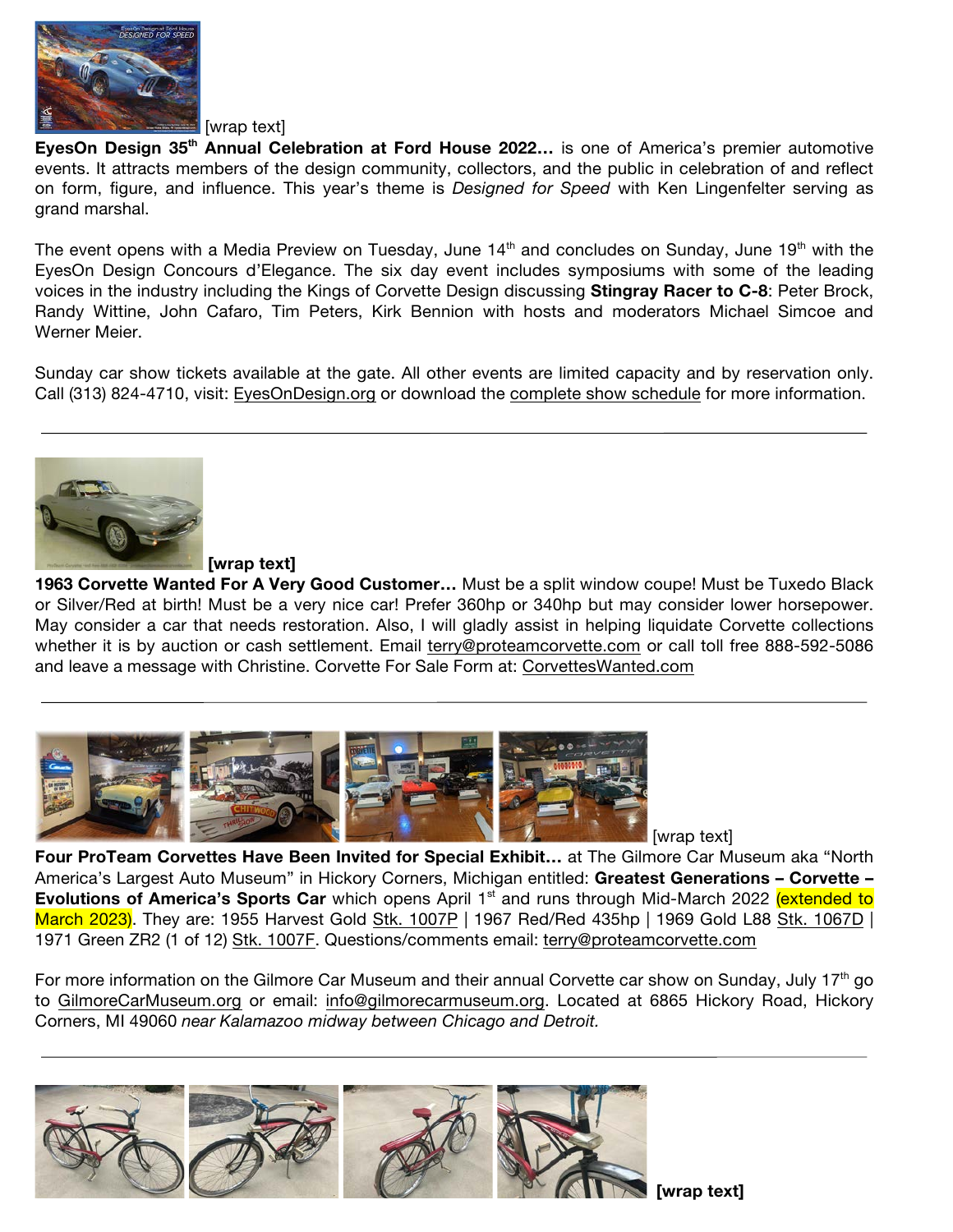**Murray Jetfire Bicycle…** with 26'x1.75" Paragon whitewall tires, white grips, white foot pedal pads and headlight in excellent original unrestored condition, although it needs a thorough cleaning. Buyer responsible for pick-up or crating and shipping cost. \$125.00 *Click here for complete description and pictures.* email: tmichaelis@charter.net



[wrap text – working link]

**Attention Shop From Home customers…** Can't travel? Can't inspect your Corvette prior to purchase? Try ProTeam's 48 Hour/24 Mile Money Back Guarantee!

Click Here or email: terry@proteamcorvette.com



[wrap text]

**Miscellaneous Cars and Trucks …** are available from time to time as we upgrade our personal vehicles and toys and sometimes accept very unique trade-ins. Here is our short list.

- **2004 Cadillac Escalade ESV Pinnacle Conversion** from the GM Heritage Collection and built by GM for the 2004 SEMA Convention, Hollywood high profile events, and the Super Bowl. Black paint with premium tan leather. Low mile one-owner vehicle. *Complete description and photos at link below!*

For more information go to Misc., Car, Trucks, and Haulers. Questions or comments. Email: terry@proteamcorvette.com



**What Is My Corvette Worth?** I get asked this question almost everyday. The value of a Corvette is directly related to venue, location, day, and time of day if offered at auction. High profile collector car auctions offer maximum exposure and hundreds or thousands of affluent "ready to spend" registered bidders that like the auction excitement and instant gratification of making a purchase and thus outbidding others. **In essence they are the winner!**

Auctions create urgency and unless bidders are prepared to bid that car is sold within 2 to 3 minutes.

No two auctions or auction venues (locations) will produce the same results. **"It is a crap shoot!"**

I have participated as both buyer and seller at most of the classic car auctions in the USA for over 40 years and know the process well.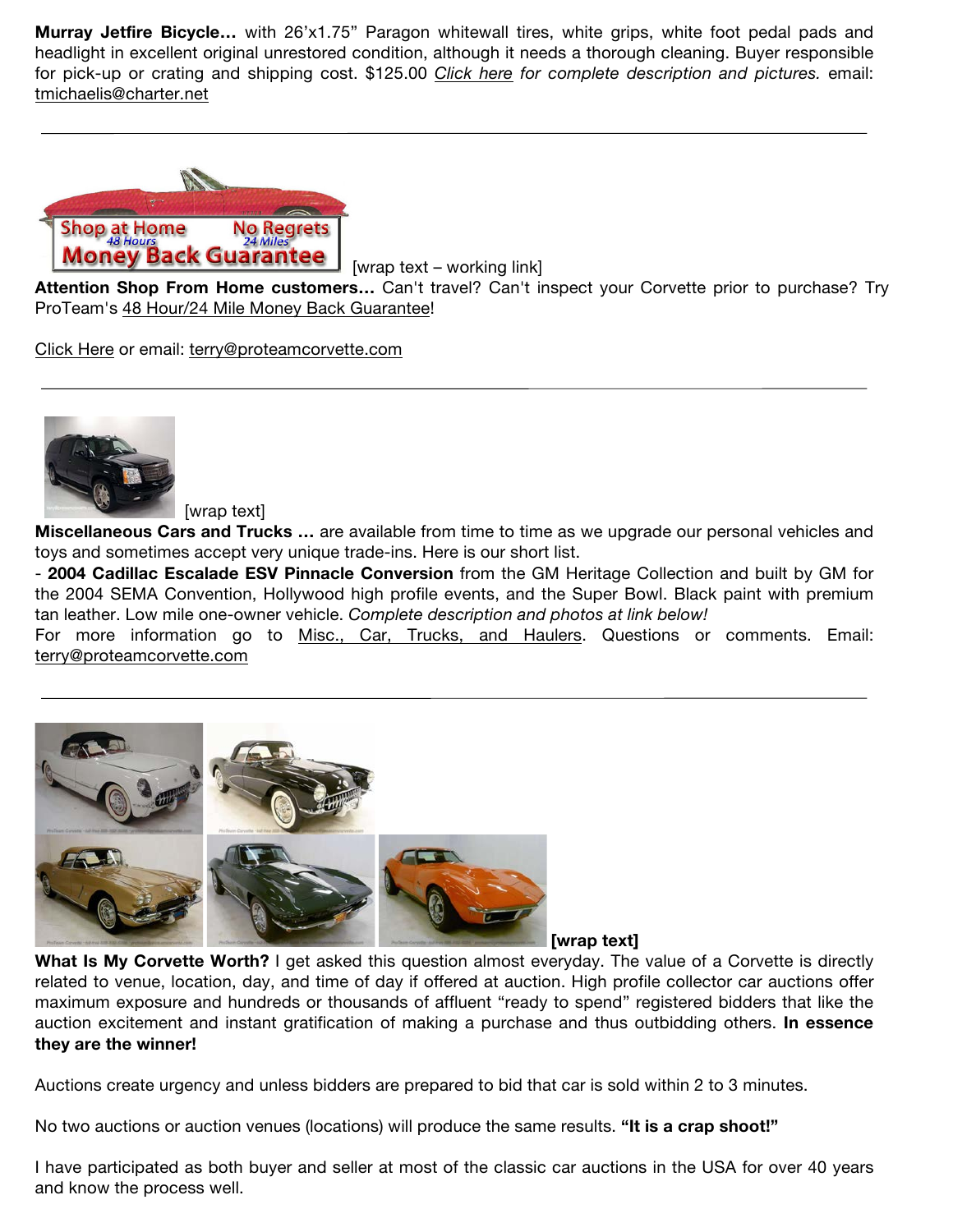Contact terry@proteamcorvette.com should you have a rare Corvette or Corvette collection and need advice as it relates to estate planning, estate resolution/liquidation as it relates to auctions and/or our outright purchase.

Corvette For Sale Form at: CorvettesWanted.com



**[wrap text]**

**Industry Awards...** are normally awarded to a person for exceeding a quality standard but in our case, it is about the person (or people), the product (our cars) and the presentation which requires knowledge. ProTeam's Corvettes achieved close to 200 show awards and invitationals since 2009. Click to enlarge any photo to view the results of ProTeam's team effort. I doubt there is another person or company that has even come close to our record and in 2013; we added a new award only received by a total of 36 participants, "The NCRS American Heritage Award". In June 2014, Terry Michaelis was inducted into the Bloomington Gold Great Hall honoring the 50 most significant and influential people and organizations.

The standard is set by the various judging venues, ie: Bloomington Gold, NCRS, MCACN, and the Concours D'elegances scattered around the USA. It takes knowledge, preparation, and presentation to compete in these show venues. ProTeam's small group of employees possess that knowledge which should add additional value and a comfort level that you **cannot** and **will not** get from any other Corvette seller or reseller. POINT MADE! Think about it and Click Here to view the text file of our impressive show results. Comments or questions? Email: terry@proteamcorvette.com



**[wrap text]**

**ProTeam eBay Parts Store Is Open for Business…** Need a part for your classic Corvette? Search our shop first as we may have it. We will keep our door closed and locked with no visitors without an appointment. It's worth a look online. **If we have it… We can still ship it!!!** Contents of the box will be sanitized prior to sealing and shipment.

http://stores.ebay.com/Proteam-Corvette-Sales

Don't see what you are looking for? Email: fred@proteamcorvette.com



**1953-55 Corvette Parts From an Estate…** have been recently sorted and are for sale including clear bubble top, fiberglass hardtops, hubcaps, valve covers, motors, heads, intakes, carbs, exhaust, overflow tanks, radios, dash knobs, bumpers, chrome, steering wheels, shifters and much much more. Email your list of needs to fred@proteamcorvette.com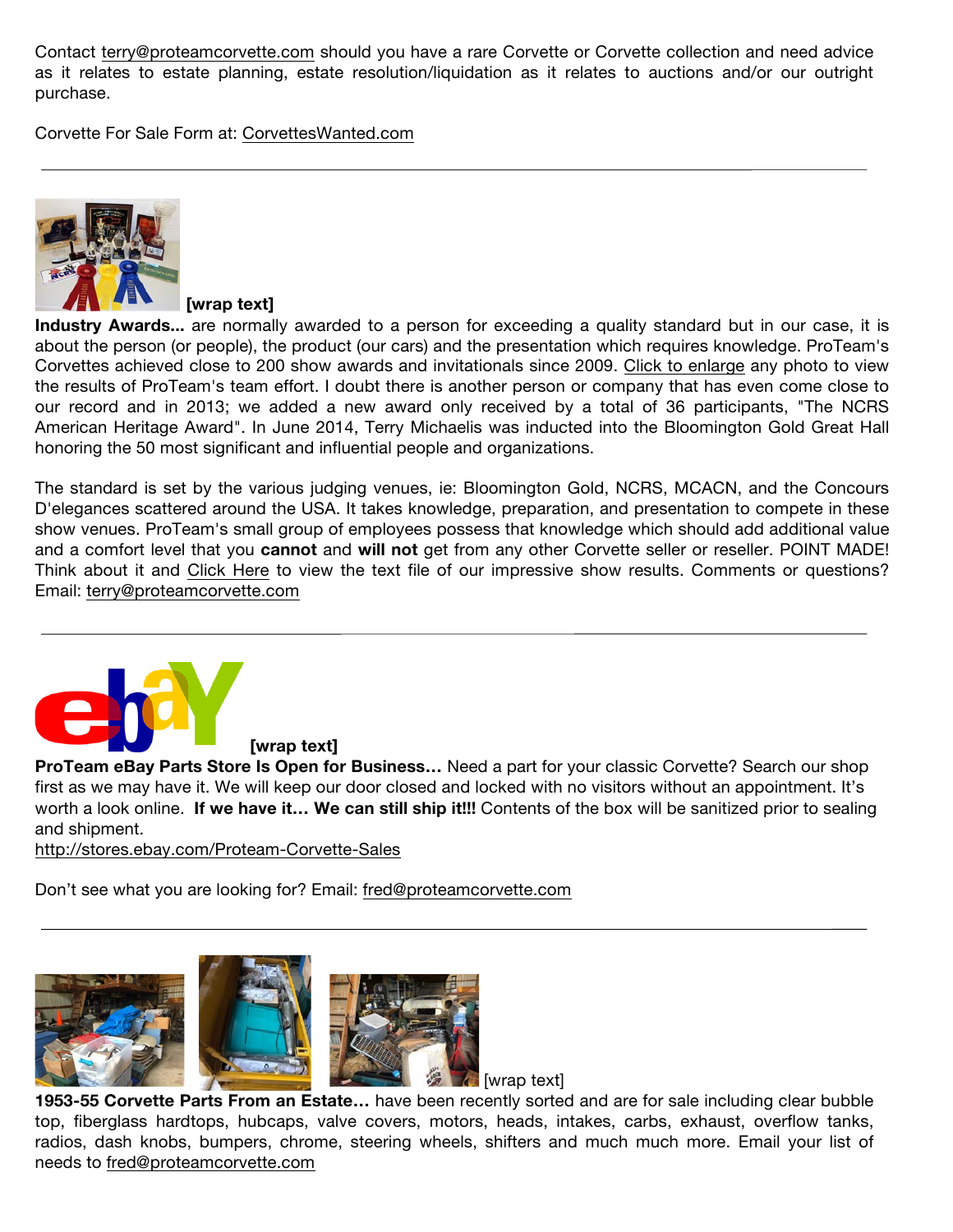

**[wrap text]**

**Rare Used Original Corvette Parts…** fiberglass hardtops; **1953-55** clear glass bubble hardtop; **1960-61** F.I. Unit 7017320; **1958-59** Valve Covers Aluminum Low Script; **1959-61** Radiator; 1959-61 Aluminum Hi-Performance Top Tank Radiator; **1958-62** Heater Assembly; **1960** HD Rear Big Brake Shocks no. 5554593 (3- A-60); **1960-62** RPO-687 HD Brake and Suspension on Rolling Chassis; **1962** FI unit with air cleaner and distributer; **1962** Fuel Injected engine with Fuel Injected unit, distributor, air cleaner, dated T-10 transmission, 901/902 exhaust manifolds, starter, generator, bell housing, oil filter canister and shifter, (rebuilt) – (dated J-4-1, stamped F1012RF – 2102515), \$19,995.00; **1965** FI unit w/ distributer and air cleaner; **1963-67** Convertible Vent Window Assemblies (1 pair); 1963 steel rims, 6.70x15" blackwall tires and frosted hubcaps, restored or new; **1967** Kelsey Hayes bolt-on aluminum wheels original and very nice, set of four with center caps and retainers \$12,000.00 (set of five \$15,000.00); **1967** Rear End Assembly FB 12-27-67; **1966-68** Air Cleaner Lid (327-350 hp); **1967** Air Cleaner/Carb Stud with Tri-Power. Also have **1953-75** Hardtops (limited supply), Bumpers, Suspension, Al Knoch Carpet, Seat Covers, Door Panels, Convertible Tops, Car Covers, Wheels, Engine Blocks, Heads, Intakes, Exhaust Manifolds, Cranks, Pistons, Rods, Carbs, Distributors, and Tin for 1953 to 1972 Chevrolet and Corvettes (mostly). Too much to list or catalog. Email: fred@proteamcorvette.com



## **Corvette NOS Parts…**

**1953-60** Trunk Lock (NOS); **1953-62** Tie Rod Ends (NOS); **1956** spiral dated shocks, NOS; **1956-62** Door Window Cranks (NOS); **1953-62** NOS door balls; **1957-59** NOS shielding, top; **1958-62** Clock and Heater Housing (NOS); **1958-67** AC Filter Canister (NOS); **1958-62** NOS shifter ball; **1958-60** Inside Mirror (NOS); **1958- 60** NOS grill bar & teeth; **1958-61** Distributor no. 891 (NOS); **1958-60** headlight Rings (NOS); **1958-61** NOS side spear 6 pc set; **1956-62** Window Regulator (NOS); **1961-62** Hardtop Window Rear Outside Moldings (NOS); **1956-62** Hardtop Front Center Molding (NOS); **1956-62** Hardtop Rear Corner Moldings (NOS); **1953-62** Guide Y-50 Outside Mirror (N0S); **1958-62** Parking Lights, one pair (NOS); **1959-62** Hubcaps and Spinner 4-Piece Set (NOS); **1958-62** Hood Release Cable Unit (NOS); **1958-60** Taillights, one pair (NOS); **1959-60** Off Road Exhaust System (NOS); **1959-61** Aluminum Hi-Performance Top Tank Radiator; **1959-60** Door Weather Strip, one pair (NOS-assembly line type); **1960-62** Corvette Dash Curved Insert RH (NOS). Go to ProTeam's eBay Store or email: fred@proteamcorvette.com



## **[wrap text]**

**NCCC?? WHAT IS IT??** This is the acronym **for National Council of Corvette Clubs, Inc**. There are 19,000 plus members with 249 clubs throughout the United States. The organization promotes the pure joy of Corvette ownership. Whether you enjoy showing, cruising, touring or entering competitive events such as low & high-speed auto cross, the **NCCC** is the place for you. It is home to Corvette camaraderie unlike any other organization. Since 1959, **NCCC** has promoted its unique brand of fellowship with programs like FCOA-Future Corvette Owners Association and Charity Programs supporting St. Jude Children Research Hospital. Its unequaled insurance program covering ALL club activities is a bonus that has attracted Corvette owners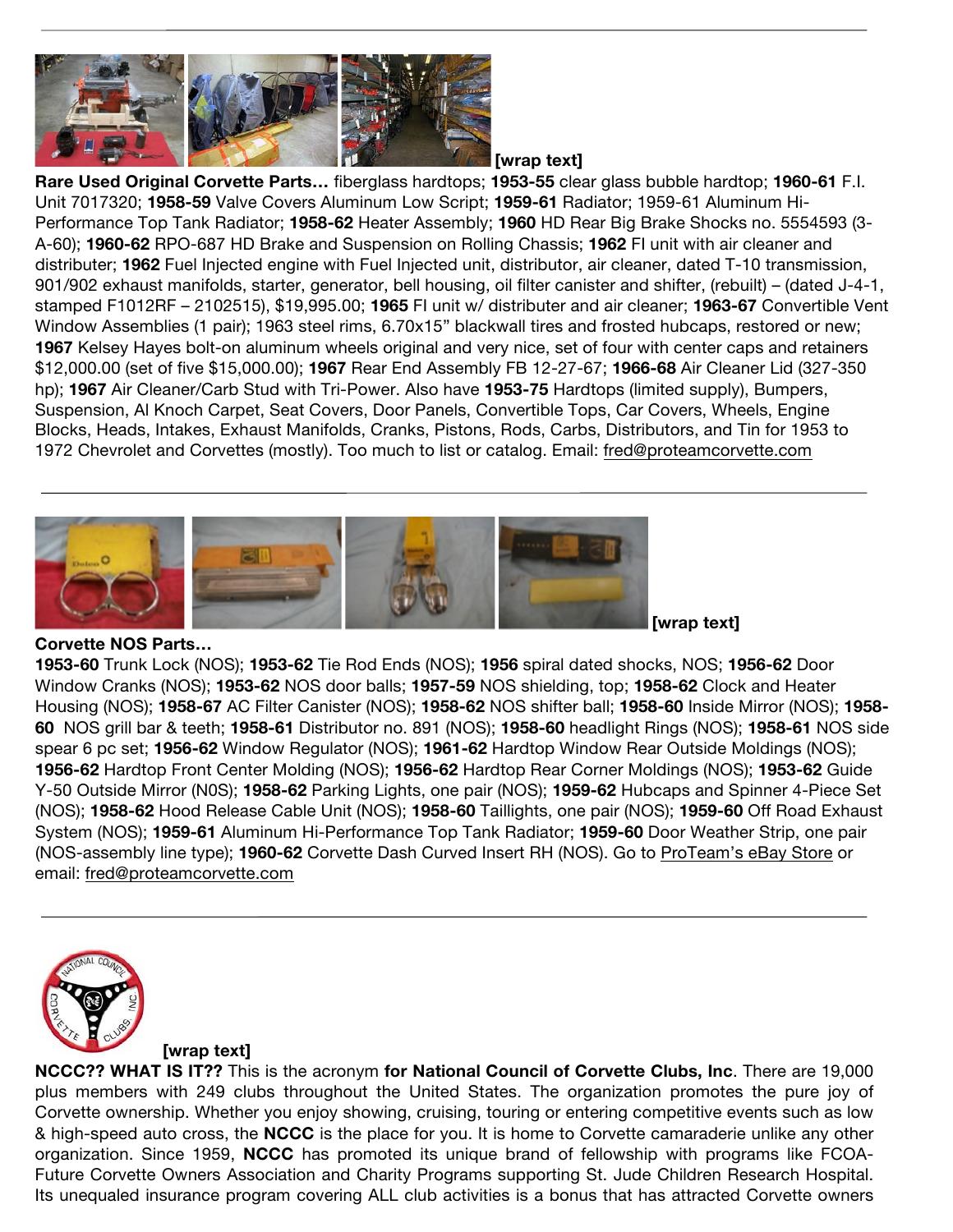and clubs alike to join the **NCCC**. Check out **corvettesnccc.org** and learn more about this organization. "We joined for the car, we stay for the people".



**[wrap text]**

**The Corvette Black Book...** is a must have essential for any Corvette enthusiast or potential purchaser and makes for a great stocking stuffer. The Corvette Black Book contains 160 pages including a minimum of two pages for each car produced, glossary of terms, historic dates, instructions, trend graphs, Corvette chronology, and photos/specifications. The Corvette Black Book also has an extrapolation section to help you zero-in on Corvettes with genuinely rare option combinations. This is the genuine pocket sized Corvette Black Book. The price is \$25.00 plus \$8.00 postage (US only). Ohio residents add 7.25% sales tax. Order a Corvette Black Book today!

**Money Back Guarantee...** Can't travel? Can't inspect your Corvette prior to purchase? Try ProTeam's 48Hour/24 Mile Money Back Guarantee! ProTeam will ship your newly purchased Corvette to your doorstep for your 48 hour inspection or cooling-off period and all you could lose is the shipping costs, should you wish to cancel the purchase for any reason. It is what we say it is or you hold our feet to the fire. That's a no risk purchase only offered by ProTeam for ProTeam customers who cannot or do not wish to travel. terry@proteamcorvette.com

**TESTIMONIALS...** tell a lot about a company, its product, its people, its services, and over 200 have been posted at ProTeam testimonials plus almost 20 years worth of archived testimonials. We are absolutely ecstatic with each and every compliment we receive. We want our customers to enjoy a positive enjoyable buying experience that hopefully goes beyond the Corvette purchase as our customers are our lifeblood and we want them to experience our passion and fire that has made this the most interesting and fun business that anyone could ever have. "We feel quite lucky!" Thank-you. Email your comments to terry@proteamcorvette.com

**MEDIA COOPERATION...** ProTeam has and will continue to cooperate with media (print, audio, film) as it relates to the Corvette… So, if you're looking for material and or the use of a Corvette(s) for an article or news worthy story, contact beth@proteamcorvette.com.

**Tell a Friend...** or forward to a friend by clicking here.

**Opt-in...** for future ProTeam news, Corvette information, Corvette news, ProTeam's new arrivals, and ProTeam specials. Click Here to opt-in.

**ProTeam Social Networking...** Keep in touch with ProTeam with up to the minute news, events, and the latest arrivals. Follow us on Twitter and YouTube, and like us on Facebook.

The Chase... Visit ProTeam soon where you'll be greeted not only by friendly sales assistants but tidal waves of color and high performance. Come Look • Come Shop • Come Inspect • Come Test Drive • Come Visit • Come Tour • Come See What You're Missing!! This is not a typical museum "static" display but a "dynamic" ever-changing inventory of the best classic Corvettes in the world. THE CHASE is the fun part of buying classic cars and interacting with the owners, as each car and owner has a personality of its own and no two